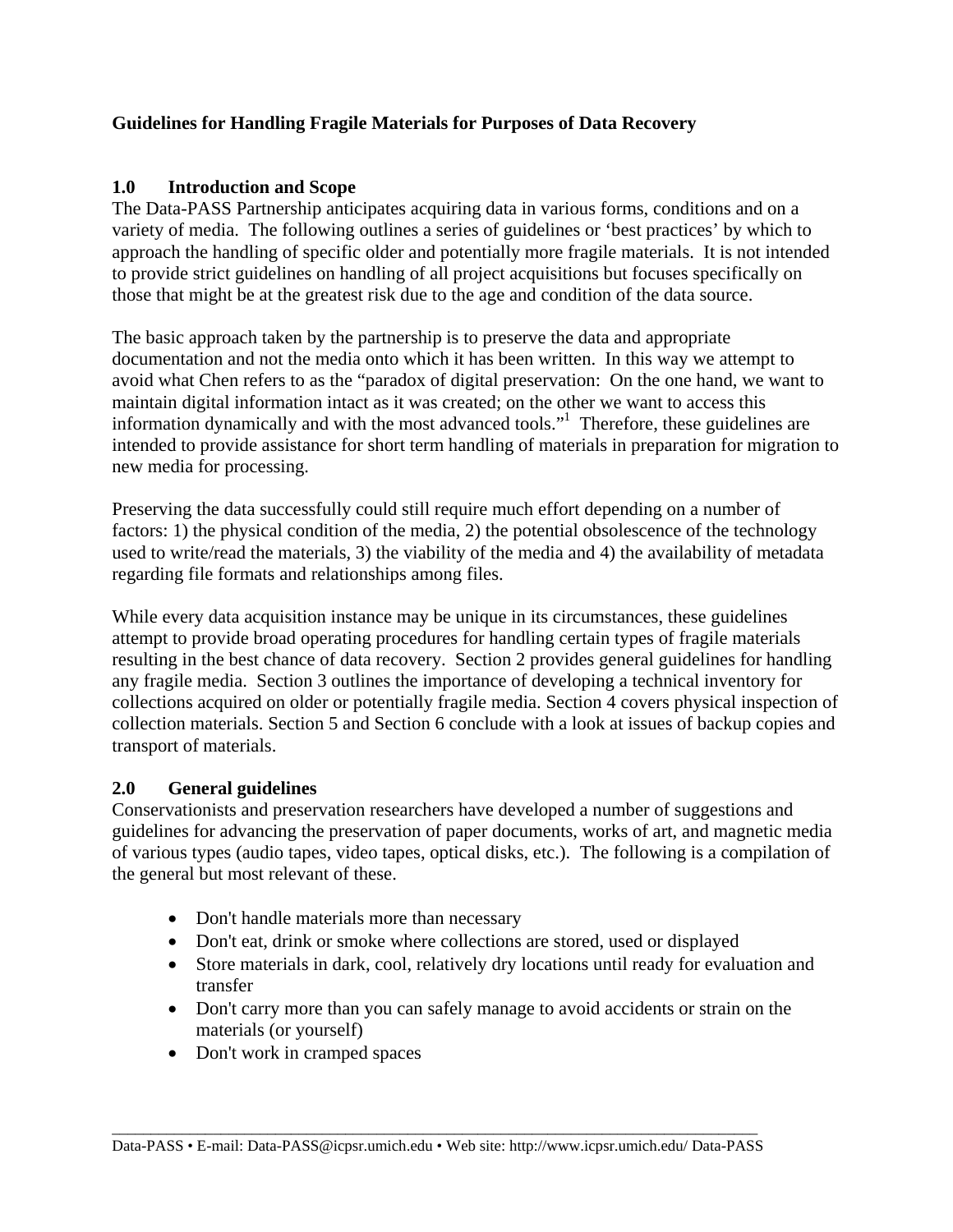For more detailed guidelines also see:

Care and Handling of Alternative Media -- UC-Davis Library,

[http://www.lib.ucdavis.edu/dept/preservation/altmedia.php]

The Association of Moving Image Archivists,

[http://www.amianet.org/publication/resources/guidelines/videofacts/intro.html]

Smithsonian Center for Materials Research and Education,

[http://www.si.edu/scmre/relact/paper\_handling.htm]

Preserving Works on Paper: Manuscripts, Drawings, Prints, Posters, Maps, Documents – Library of Congress, [http://www.loc.gov/preserv/care/paper.html]

### **3.0 Inventory of materials**

To facilitate informed evaluation and decision making regarding processing of an acquired collection, additional descriptive information ought to be collected and further developed. The partner archive should develop an exhaustive inventory of the materials which includes a full accounting of known information about the history of the particular collection materials. Elements of the inventory may include media type, media format, data format, platform on which the object was created, storage environments, etc.

Four basic dimensions have been identified for consideration in the inventory process (Table 1): type of expected material, type of media, type of platform and type of formats. For this project, one other dimension concerning the storage environment from which the collection was obtained (if available) has been added. Regarding file formats it is important to also reference and consider issues of format characterizations<sup>2</sup> and format relationships<sup>3</sup> to provide details beyond basic format types. This additional information would include format versions and subtypes.

| <b>Type of</b>              | <b>Examples</b>                  |
|-----------------------------|----------------------------------|
| Material                    | Text, spreadsheets, datasets,    |
|                             | databases, maps, etc.            |
| Media                       | Punch cards, magnetic tape (9-   |
|                             | track/7-track), magnetic disk    |
|                             | (floppy/hard drives), etc.       |
| <b>Platform and Version</b> | Win9x, WinNT, Unix, DOS, Mac,    |
|                             | etc.                             |
| File Formats (including     | Recognized standard formats      |
| Characterizations and       | (TIFF, GIF, etc.)                |
| Relationships)              | Recognized proprietary formats   |
|                             | (MS-Word, SPSS .sav, MS-         |
|                             | Access, IBM multi-punched, etc.) |
| <b>Storage Environment</b>  | Climate controlled, damp         |
|                             | basement, attic, etc.            |

| Table 1. Inventory Dimensions <sup>4</sup> |  |  |  |  |
|--------------------------------------------|--|--|--|--|
|--------------------------------------------|--|--|--|--|

The initial inventory may require some best estimates of some elements based on known values of others. For example an unlabeled magnetic tape containing a study conducted in 1987 in most cases will be 9-track rather than 7-track.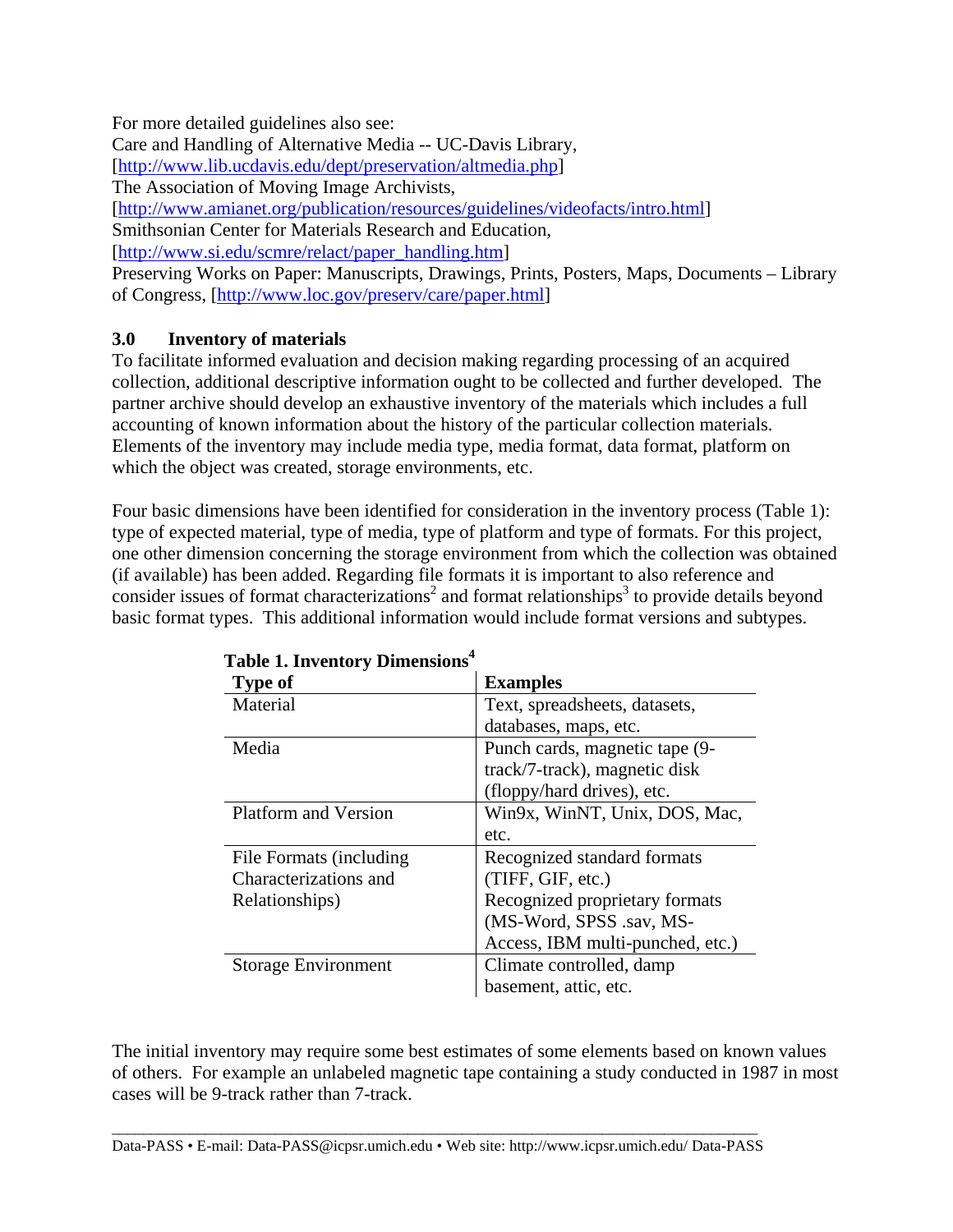Information recorded in the inventory becomes the foundation on which to determine the most promising course of action for data recovery. More details are added to the inventory after a thorough physical evaluation of the media as outlined in the following section.

For more information see: UK Data Archive Preservation Policy, [http://www.dataarchive.ac.uk/news/publications/UKDAPreservationPolicy0905.pdf]

### **4.0 Physical handling, inspection and evaluation**

A thorough physical evaluation of collection materials should provide detailed information on the size, quantity, and some type of description of their current disposition including a listing of apparent deficiencies. Precise procedures for this inspection depend upon the type of media. A list of common media types relative to this Data-PASS project are found below.

### **4.1 Handling and Inspection of Magnetic Tapes**

The following 7-Step physical inspection of magnetic tapes has been adapted from a submission SPECS BROS., LLC [http://www.specsbros.com] authored for the American National Standards Institute Subcommittee on Magnetic Tape.<sup>5</sup> This simple inspection process should be performed before putting any older magnetic tape on a machine for playback. It can also be used to perform an initial evaluation of the overall condition of older tapes in an archive. If a magnetic tape fails at any of the seven steps, the tape is at risk and machine mounting and playback should not be attempted. The inspection steps should be performed in the order listed.

- 1. **Check physical container for damage that compromises the structural integrity of the container itself.** Breakage is a strong indication of improper handling. If the container, reel or cassette is damaged, the tape inside is also likely to have suffered damage or contamination.
- 2. **Check the interior of the container and the edges of the tape for patterned black, brown, or mustard colored contamination and for fuzzy or thread-like growths that indicate the presence of fungus.** Fungus can grow on tape after it has been exposed to high humidity. Tapes with fungus should be isolated and treated by professionals as soon as possible. *Tape with fungus can present a health hazard: if fungus is suspected do not continue inspection!*
- 3. **Smell the tape as soon as it is removed from its container.** Hydrolytic breakdown of polyester binder creates esters that have distinctive odors but dissipate quickly. The most common odors can be characterized as "waxy," "dirty socks," or "astringent/pungent" depending on the binder. Some early tapes using an acetate base will also give off an odor of "vinegar" if the base is beginning to decay. Tapes with binder hydrolysis are in the process of self-destruction and can stick in the machine during playback, causing additional damage. Binder hydrolysis can be treated: acetate breakdown is permanent.
- 4. **With light source above and slightly behind, tilt tape edge-on at approximately 45° away from the light source and inspect tape pack.** Check for spoking, popped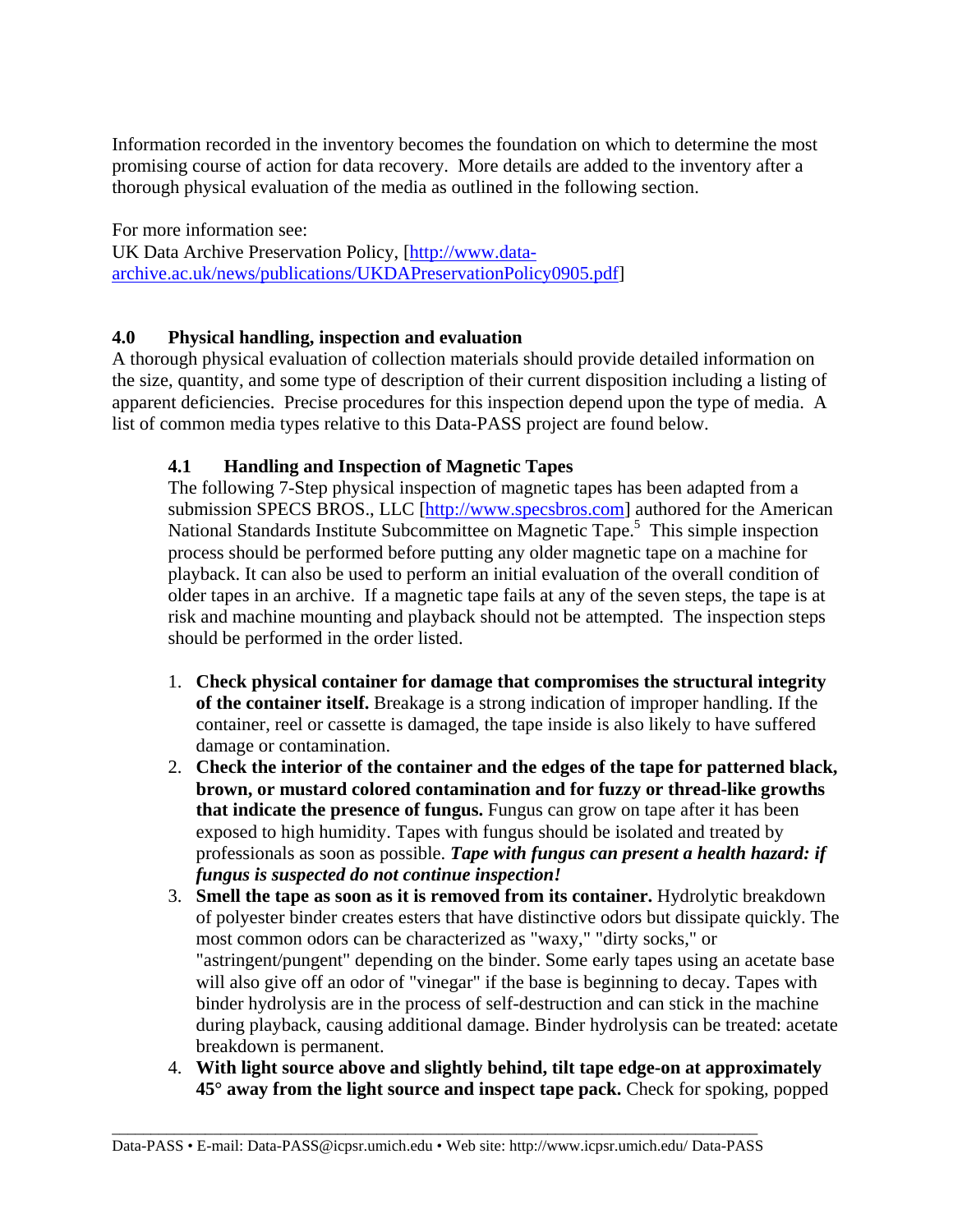strands, stepped pack, edge damage, "shiners" and windows. These terms refer to *irregularities in the way the tape is wound* onto the hub and are indications of improper handling, storage or a badly set up machine. Spoking shows up as a pattern radiating out from the hub and is the result of improper tension. Popped strands and stepped pack refer to individual or groups of tape wraps that stick up from the edge of the pack. When you shine the light on the tape, "shiners" show up as thin strips of greater reflection resulting from the edge of the tape being torn or folded. Windows are gaps in the tape pack caused by the tape becoming loose on the hub and often indicate a place where the tape has folded back over on itself.

- 5. **Check the tape edge and the reel/cassette/cartridge for particulate contamination and for signs of staining that may indicate liquid contamination.** Any visible contamination is an indication of poor storage or handling. Particulate contamination can block the signal during playback and can scratch both the tape and the playback heads. Liquid contamination will accelerate tape decay and can often result in tape wraps sticking together.
- 6. **Check the tape edge for white powder or crystalline residue and check the interior of the container for black/brown flakes of oxide.** These symptoms, caused by a variety of conditions, indicate that the tape is beginning to break down.
- 7. **If the tape is reel to reel, allow a few outer wraps to hang loose and examine for physical distortion and binder/base adhesion failure.** Physical distortion caused by improper tension will often show up on a loose piece of tape as wavy or "scalloped" edges. Binder/base failure is identified by sections of the tape that appear a different color where the binder has come off. Note: If transparent or masking tape has been used to secure the tape end, binder loss in the isolated area under the adhesive is not an indication of binder/base failure.

For more detailed guidelines also see:

Care, Handling and Storage of Removable Media – National Archives of the United Kingdom, [http://www.nationalarchives.gov.uk/preservation/advice/pdf/media\_care.pdf] Video Tape Preservation Fact Sheets -- AMIA,

[http://www.amianet.org/publication/resources/guidelines/videofacts/inspection.html]

#### **4.2 Handling and Inspection of Punched Cards**

In the best case scenario punched cards will have been stored in cardboard boxes or file cabinets specifically designed to hold several thousand cards in an orderly and compact fashion. The specific storage climate (based on temperature and humidity) directly impacts the condition of the paper cards. To enhance the possibilities for successful processing of punch cards, the cards should be stored in a climate-controlled environment temporarily. Cards that are torn, bent or in very brittle condition may require re-punching or post-hoc re-keyed replacement of the electronic record.

For more detailed guidelines also see:

Preserving Works on Paper: Manuscripts, Drawings, Prints, Posters, Maps, Documents – Library of Congress, [http://www.loc.gov/preserv/care/paper.html] Emergency Drying Procedures for Water Damaged Collections – Library of Congress, [http://www.loc.gov/preserv/emerg/dry.html]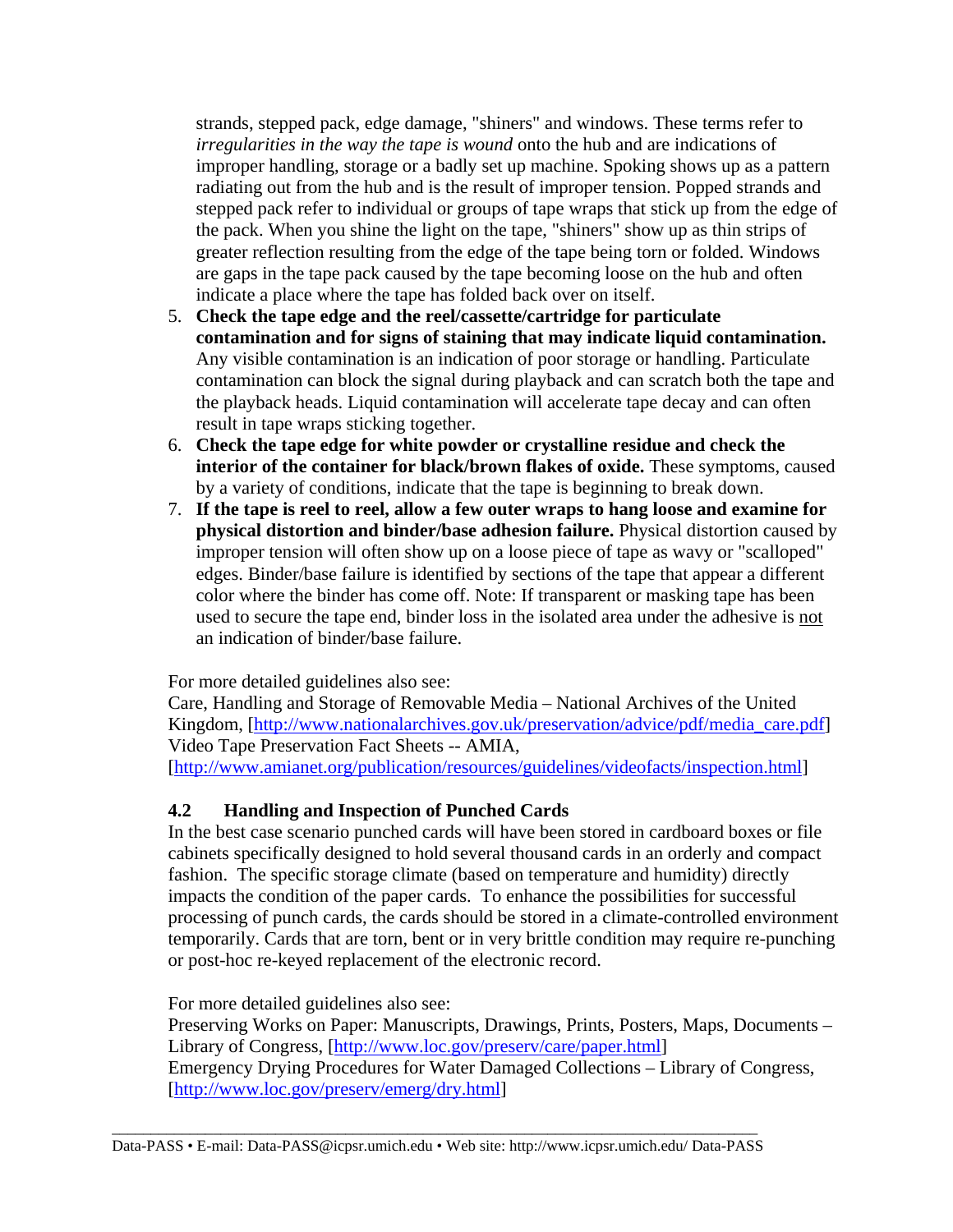Procedures for Salvage of Water Damaged Library Materials – Conservation OnLine, Stanford University, [http://palimpsest.stanford.edu/bytopic/disasters/primer/waters.html] Emergency Salvage of Wet Books and Records – Northeast Document Conservation Center, [http://www.nedcc.org/plam3/tleaf37.htm] Emergency Salvage of Moldy Books and Paper – Northeast Document Conservation

Center, [http://www.nedcc.org/plam3/tleaf39.htm]

# **4.3 Handling and Inspection of Magnetic Disks (3-1/2", 5-1/4", 8", hard drives)**

Magnetic disks should be handled with care, avoiding any close proximity to magnet fields such as machines with electric motors or magnetic screwdrivers. Inspect both the outside media holder as well as the immediate casing of the disk for any abnormalities, cracks, etc. To minimize the risk of mishandling the media directly, media should be removed from any protective casing only for immediate use. Additionally, specifically regarding floppy disks of any size:

- Do not bend floppy disks, but do lay them flat without any irregularities.
- Check the floppy disks for mechanical soundness: the disk protector should not be crimped, bent or hindered in anyway from functioning appropriately once in the drive.
- Write-protect floppy disks to prevent modification or destruction of data during processing.

For more detailed guidelines also see:

Protecting and handling magnetic media – National Archives of Australia, [http://www.aa.gov.au/recordkeeping/rkpubs/advices/advice5.html] Care, Handling and Storage of Removable Media – National Archives of the United Kingdom, [http://www.nationalarchives.gov.uk/preservation/advice/pdf/media\_care.pdf] Cylinder, Disc and Tape Care in a Nutshell – Library of Congress, [http://www.loc.gov/preserv/care/record.html]

## **4.4 Handling and Inspection of Optical Disks (CD-ROM, CD-RW, DVD-ROM, DVD-RW)**

As with other media types mentioned above, two main threats to the preservation of the contents of optical disks are media degradation and technological obsolescence. While in the case of optical storage disks specifically, technical obsolescence is probably the greater threat at present, care must still be taken to handle the disks properly and avoid inadvertently damaging the disk and losing the contents. Basic guidelines for working with optical media follow beginning with the most common cause of optical disk issues: inadvertent flexing or bending.

- Do not flex or bend the disk by any means, such as attempting removal from a jewel case or sitting on it.
- Do not touch the data side of the disk (the side of the disk with no label).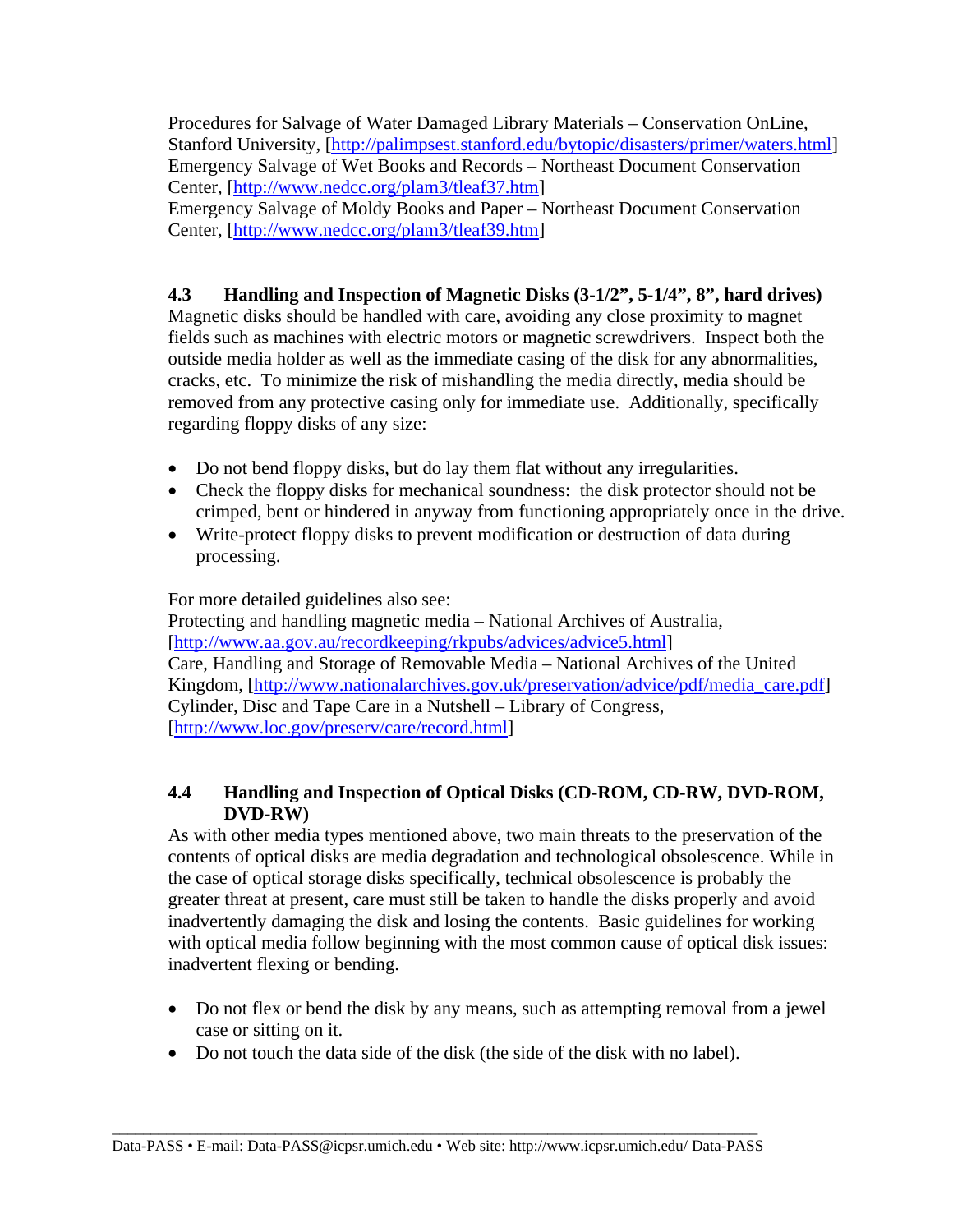- Store the disk in its case and place it vertically, like a book, on a shelf. Long-term storage particularly in a heated environment, can cause the disc to become permanently bowed
- Do not apply paper labels or write on any part of the disk, data side or label side.
- If dust or fingerprints get on to the disk, wipe with a dry cloth from the center of the disk to the edge. Anything on an optical disk surface that impedes the ability of the laser to focus on the data layer can result in missing data as the disk is being read.
- Do not place the disk in any place where it will be subjected to direct sunlight or high temperature

For more detailed guidelines also see:

Care, Handling and Storage of Removable Media – National Archives of the United Kingdom, [http://www.nationalarchives.gov.uk/preservation/advice/pdf/media\_care.pdf] Protecting and handling optical disks – National Archives of Australia, [http://www.aa.gov.au/recordkeeping/rkpubs/advices/advice6.html] Care and Handling of CDs and DVDs—A Guide for Librarians and Archivists -- CLIR, [http://www.itl.nist.gov/div895/carefordisc/CDandDVDCareandHandlingGuide.pdf] (Disk cleaning guidelines can be found in Chapter 6) Cylinder, Disc and Tape Care in a Nutshell – Library of Congress, [http://www.loc.gov/preserv/care/record.html]

# **5.0 Backup**

As a general principle, legacy media should be backed up to provide a working copy of any materials queued for archival processing. Unfortunately, just the very act of creating a backup copy could endanger the original version. Therefore, in extreme cases, a backup copy may not be feasible. In these cases, the risk of media failure must be weighed against the potential for a successful read operation based on what is known about the legacy materials and familiarity with the particular media.

Additionally, in the special case of deteriorated punched cards, the punch cards (or, most likely, a subset of damaged cards) may be scanned or photocopied to provide a backup of materials without risking further damage by processing the cards. These are mechanisms that could be employed in extreme cases and not necessarily mandated for every case.

Finally, in those extreme cases, it may be advisable to discuss the situation in further detail with the project operations committee and potentially go so far as to solicit the help of an outside commercial data recovery specialist.

## **6.0 Transport**

Transporting fragile media and related materials of almost any type can expose the media to a variety of risks. Primary among these risks would involve the impact of mishandled containers, uncontrolled environmental conditions during shipping, and theft or loss of materials. While the initial acquisition of fragile materials by a partner archive from a data source is the responsibility